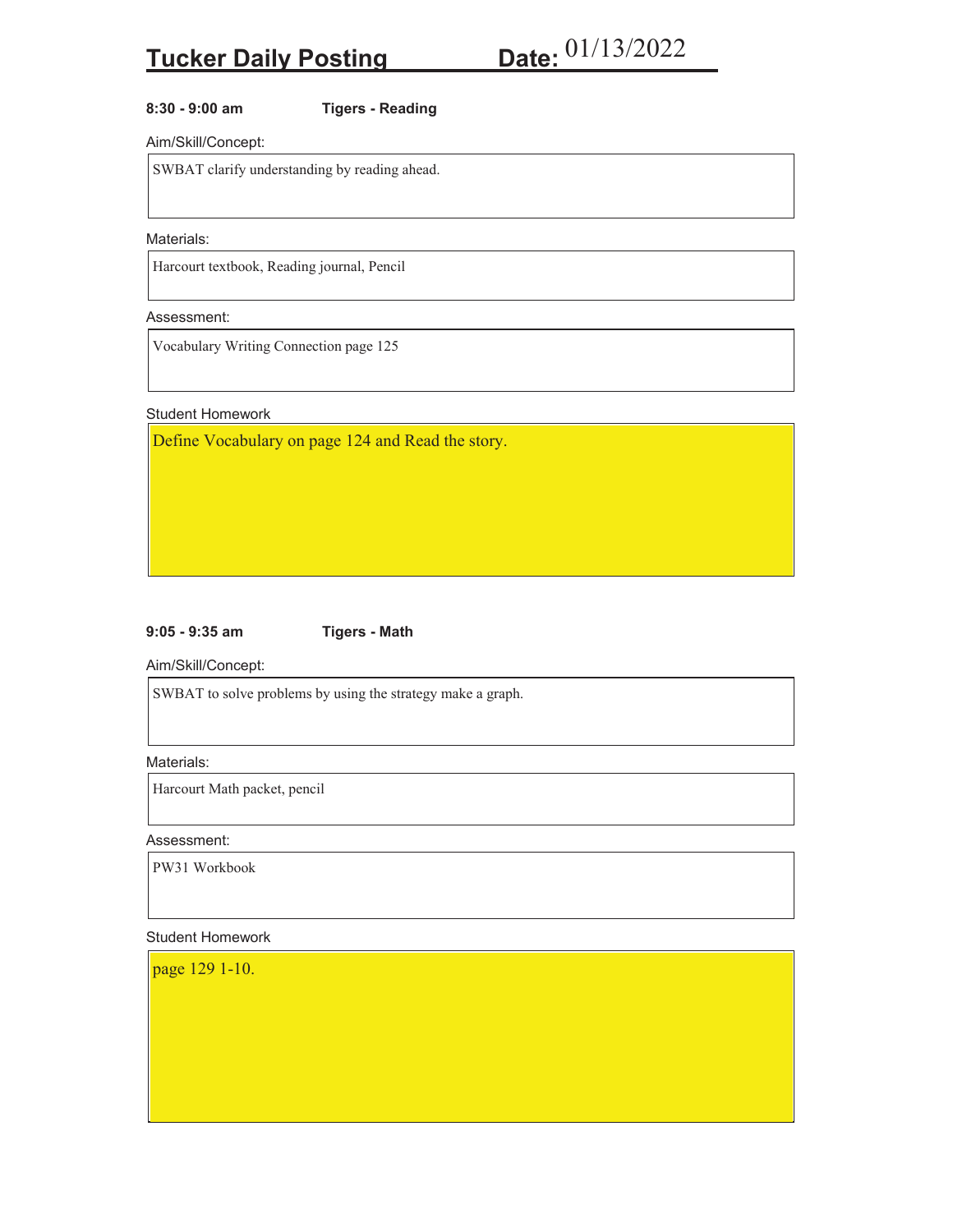# **9:40 - 10:10 am Bobcats - Reading**

## Aim/Skill/Concept:

SWBAT learn that reading ahead can help clarify the new vocabulary and concepts.

## Materials:

Harcourt textbook, Reading journal, Pencil

## Assessment:

Brainstorming Web: Reasons People Have Emigrated to the United States.

## Student Homework

Comprehension questions.

# **10:15 - 10:45 am Bobcats - Math**

Aim/Skill/Concept:

SWBAT choose appropriate scales and intervals for graphs. Use ordered pairs of numbers to graph or identify points on a grid.

# Materials:

Harcourt Math packet, pencil

## Assessment:

page 131-132 1-13.

## Student Homework

page 132 14-23. Thinkers Corner 1-3.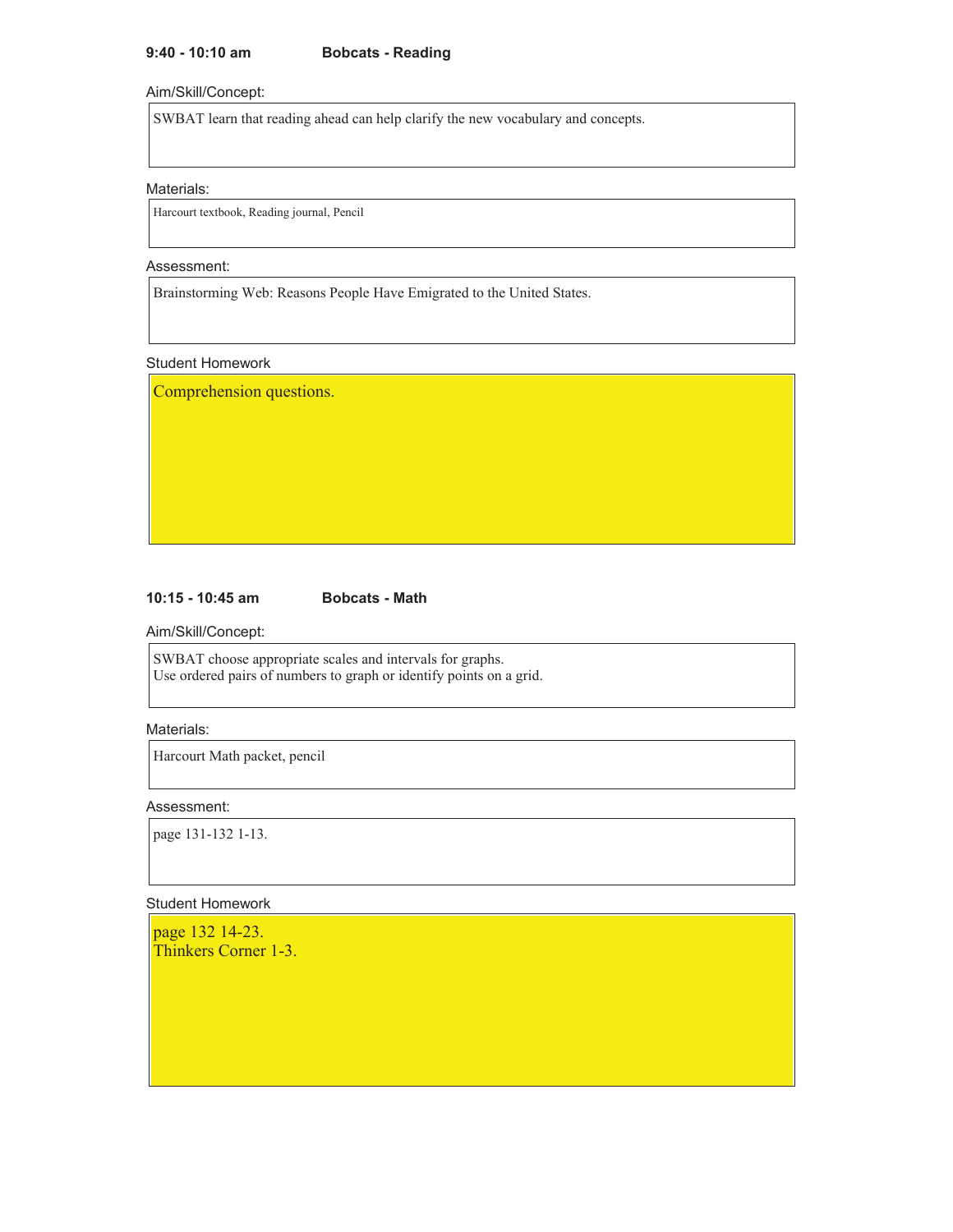## Aim/Skill/Concept:

SWBAT Compare and contrast ways of life for Native Americans during and after the time of giant mammals.

Materials:

Science Textbook, journal, pencil

## Assessment:

Visual Analysis: Learn from Diagrams

## Student Homework

Comprehension Questions.

# **11:25 - 11:55 am Lunch**

| $12:40 - 1:10$ pm | <b>Bobcats -</b> | <b>Monday - Wednesday - Science</b>       |  |
|-------------------|------------------|-------------------------------------------|--|
|                   |                  | <b>Thursday - Friday - Social Studies</b> |  |

Aim/Skill/Concept:

SWBAT Compare and contrast ways of life for Native Americans during and after the time of giant mammals.

## Materials:

Science Textbook, journal, pencil

## Assessment:

Visual Analysis: Learn from Diagrams

## Student Homework

Comprehension Questions.